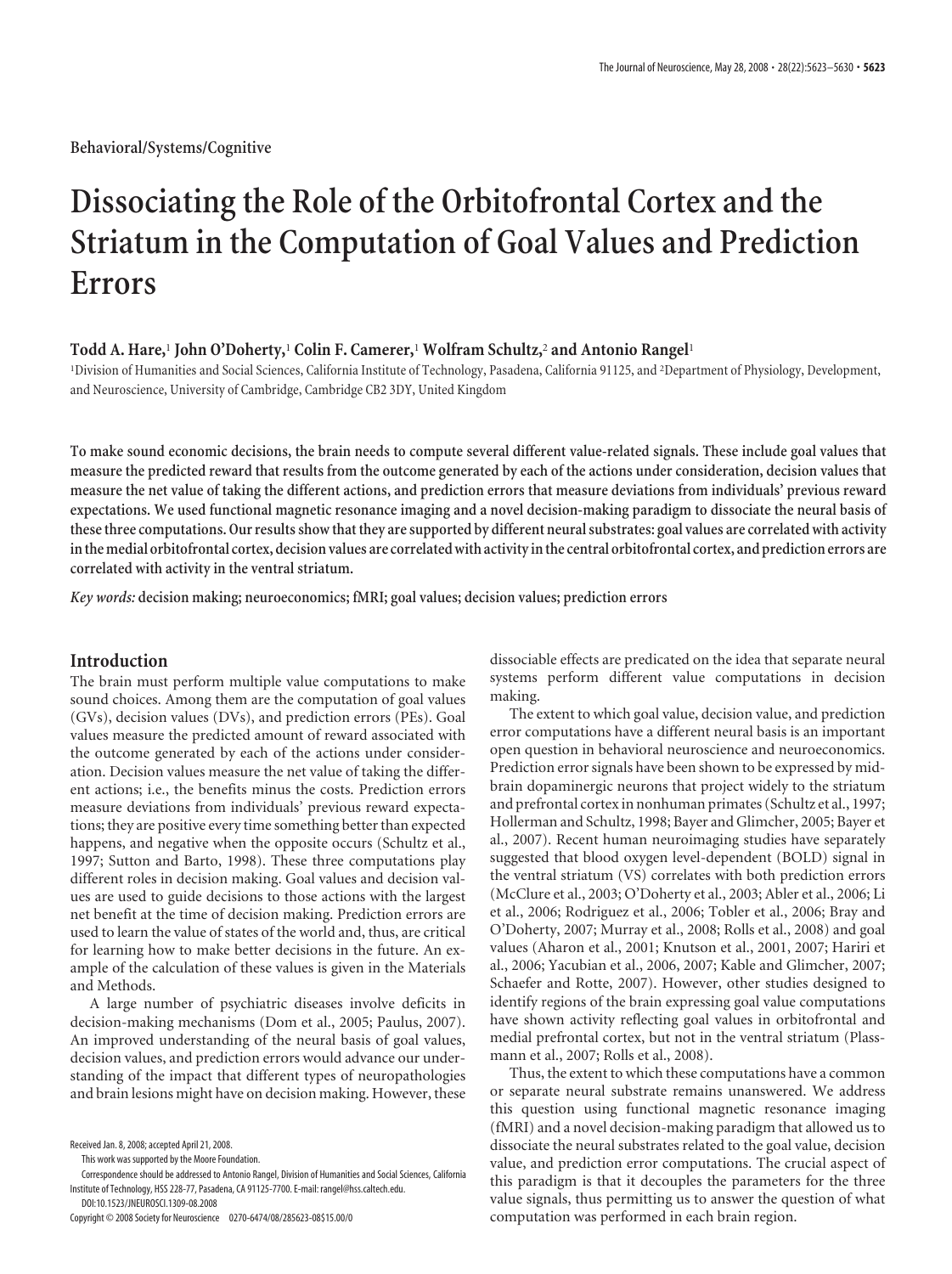# **Materials and Methods**

# *Subjects*

Sixteen subjects participated in the experiment (nine males; mean age, 24.1 years; age range, 19 –38 years). Three additional subjects participated in the experiment but were excluded from the analysis because their low bids for the food items or their behavioral response curves indicated that they did not desire the items. Another additional subject was excluded because of difficulties in aligning his anatomy to the standard MNI space. All subjects were right handed, healthy, had normal or corrected-to-normal vision, had no history of psychiatric diagnoses, neurological or metabolic illnesses, and were not taking medications that interfere with the performance of fMRI. All subjects had no history of eating disorders and were screened for liking and at least occasionally eating the types of foods that we used. Subjects were told that the goal of the experiment was to study food preferences and gave written consent before participating. The review board of the California Institute of Technology (Pasadena, CA) approved the study.

#### *Stimuli*

Subjects made decisions on 50 different sweet and salty junk foods (e.g., chips and candy bars). The foods were presented to the subjects using high-resolution color pictures (72 dpi). The stimulus presentation and response recording was controlled by E-prime (Psychology Software Tools). The visual stimuli were presented using video goggles.

## *Value computations*

In the current study, all value computations were expressed in US dollars. Goal values refer to the predicted reward associated with each of the food items. Before the fMRI task, the goal values for each subject and food item were measured using a Becker–DeGroot–Marschak (BDM) auction procedure that has been shown to elicit an individual's willingness to pay for a consumer good (Becker et al., 1964; Plassmann et al., 2007). Willingness to pay is the maximum amount that an individual will spend to obtain the item offered for sale. Note that an individual's goal value for a particular item does not remain constant and depends on the current state. For example, when hungry, a person will pay more for a snack than she will pay for the same snack when satiated. The decision value is equal to the net value of getting the food item. Knowing the goal value (i.e., willingness to pay) for each food item allows us to compute the decision value by subtracting the price at which the food item is offered from the goal value. For example, if a candy bar with a goal value of \$2 is offered at the cost of \$1, then the decision value would be  $$2 - $1 = $1$ . However if the cost of the candy bar were \$3, then the decision value would be \$2  $$3 = -1$ . As stated above, prediction error measures the difference between the current state of the world and the predicted value. If in the current trial a candy bar valued by the subject at \$2 is offered at a cost to the subject of \$1 and in addition the subject receives a random prize of \$2, then the total value of the current trial is the goal value (\$2) minus the  $cost$  (\$1) plus the prize (\$2) = \$3. If the predicted value for the trial, based on outcomes of previous trials was \$1, then there would be a positive prediction error of \$2.

## *Task*

Subjects were instructed not to eat for 4 h before the experiment, which increased the value that they placed on the foods. They were also informed that they would have to remain in the lab for 30 min at the conclusion of the experiment, and that the only thing that they will be able to eat is whatever food they earned or purchased during the task. In addition to a \$60 participation fee, each subject received five \$1 bills in "spending money" to purchase food from us. Whatever money they did not spend was theirs to keep. The design of the behavioral task is a critical component of the current study. In most experimental paradigms examining reward-based decision making, goal values, decision values, and prediction, errors are highly correlated. This correlation makes it extremely difficult to distinguish areas that compute one value signal from areas that compute another, and thus might have lead to the misattribution of function. The current paradigm reduced the correlation between the goal value, decision value, and prediction error parameters by simultaneously presenting three sources of information that combined to form the overall value measure for each decision-making trial. The subject's

task was to decide whether or not to purchase a familiar snack food item. Immediately before entering the MRI scanner, subjects placed bids in a computerized BDM auction (Becker et al., 1964) for the right to eat a snack at the end of the experiment in 50 different bidding trials. The rules of the BDM auction create a situation in which the optimal strategy for the subject is to bid exactly what she is willing to pay for that food item (Becker et al., 1964; Plassmann et al., 2007). This optimal strategy was explained in detail to the subjects before the experiment began. This procedure yielded a precise estimate of the goal value for each food item on an individual subject basis. Food items were presented in random order and subjects were given four seconds to place a bid for the current food item by clicking the mouse on a continuous scale from 0 to 5 dollars. Each trial ended as soon as the subject placed a bid and the subsequent trial began immediately. Two subjects failed to place a bid for one or two items within four seconds during the prescan auction. Trials containing the missed food items were assigned as errors during fMRI analysis for those subjects.

Once inside the MRI scanner, subjects completed 300 trials of a forcedchoice (yes/no) task using the same 50 food items. Figure 1 describes the time structure of the fMRI experiment. On each trial subjects were shown a screen containing a high-resolution image of a food item with the price (*x*) above it and a gain/loss (*z*) below it. Both *x* and *z* were drawn at random from the distribution  $(-3:3)$ , where negative numbers represented a subtraction from the subjects "spending money," and positive numbers an addition to it. The subjects responded with a button press to indicate whether or not they would pay the indicated price for the food item shown. Buttons assigned to the yes and no responses were counterbalanced across subjects. The amount represented by *z* was added or subtracted regardless of the subject's decision. The presence of the positive/negative price and random gain/loss amount in this paradigm minimizes the relationship between goal values, decision values, and prediction errors allowing the three signals to be dissociated. For example, on one trial a highly valued food item (goal value) might be offered in conjunction with a negative price and large loss resulting in a negative prediction error, whereas in a different trial a low-value food item might be offered along with a positive price and a gain, thus resulting in a positive prediction error. Similarly, the fact that price could be either positive or negative allowed the dissociation of goal and decision values. For example, a low-value food item offered at a very positive price would result in a high decision value, but a low goal value. On 61% of the trials, the food images, *x*, and *z* were drawn at random. On the remaining trials, these variables were manipulated in the manner described below to increase the orthogonality of the three value measures (GV, DV, and PE). For 13% of the trials, *x* and *z* were set to 0 so that only the goal value was present; on another 26% of the trials, the food image was replaced by a yellow square. On half of the yellow square trials, *z* was set to 0, leaving only the decision value, and on the other half *x* was set to 0, leaving only the prediction error signal. All trials were modeled by the parametric regressors for goal value, decision value, and prediction error. As a result of this design the average correlation between the regressors for goal value and prediction error was  $r = 0.306$ . Had our design included only the food items and not *x* or *z*, the average correlation between goal value and prediction error would have been  $r = 0.777$ . Similarly, the correlation between decision value and prediction error was  $r = 0.573$  in the current design, whereas if we had not included *z*, the correlation would have been  $r = 0.853$ . Thus, the current design greatly reduced the linear relationship between goal and decision values, and prediction errors.

At the end of the experiment, one of the 50 prescan or 300 scanner trials was randomly selected and the outcome of that trial, and only that trial was implemented. As a result, subjects did not have to worry about spreading their \$5 dollar budget over the different items and they could treat each trial as if it were the only decision that counted.

## *fMRI data acquisition*

The functional imaging was conducted using a Siemens 3.0 Tesla Trio MRI scanner to acquire gradient echo T2\*-weighted echoplanar (EPI) images with BOLD contrast. To optimize functional sensitivity in the orbitofrontal cortex (OFC), we used a tilted acquisition in an oblique orientation of 30° to the anterior commissure–posterior commissure line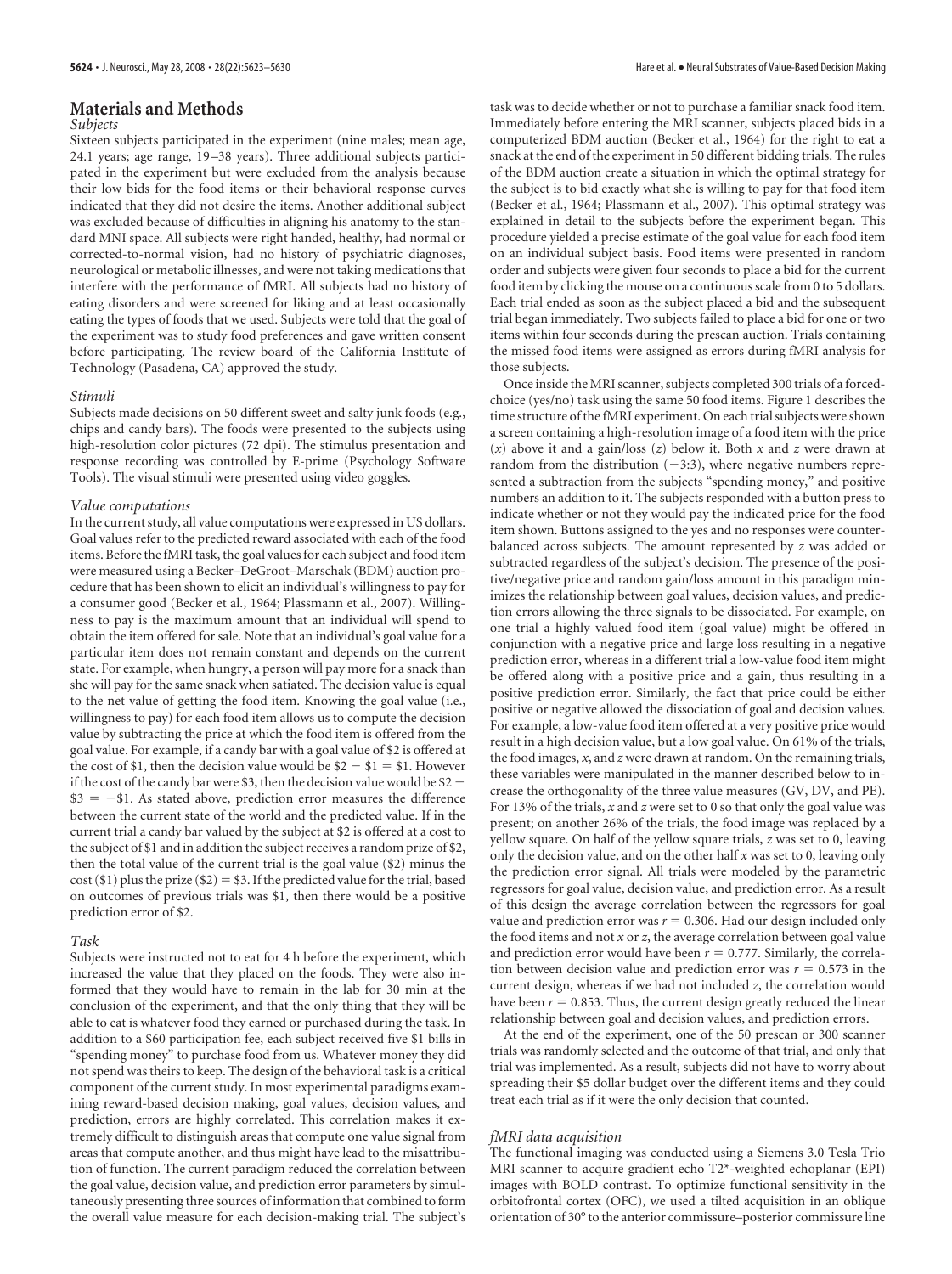(Deichmann et al., 2003). In addition, we used an eight-channel phased array coil that yields a 40% signal increase in signal in the medial OFC over a standard head coil. Each volume comprised 44 axial slices. A total of 1064 volumes were collected over four sessions during the experiment in an interleaved ascending manner. The imaging parameters were as follows: echo time, 30 ms; field of view, 192 mm; in-plane resolution and slice thickness, 3 mm; repetition time, 2.75 s. Whole-brain highresolution T1-weighted structural scans ( $1 \times 1 \times 1$  mm) were acquired from the 16 subjects and coregistered with their mean EPI images and averaged together to permit anatomical localization of the functional activations at the group level.

## *fMRI data preprocessing*

Image analysis was performed using SPM5 (Wellcome Department of Imaging Neuroscience, Institute of Neurology, London, UK). Images were corrected for slice acquisition time within each volume, motion corrected with realignment to the last volume, spatially normalized to the standard Montreal Neurological Institute EPI template, and spatially smoothed using a Gaussian kernel with a full width at half maximum of 8 mm. Intensity normalization and high-pass temporal filtering (using a filter width of 128 s) were also applied to the data.

#### *fMRI data analysis*

*Primary model.* The data analysis proceeded in three steps. First, we estimated a general linear model (GLM) with AR(1) and 2 regressors including response trials (R1), and missed trials (R2). To take advantage of the parametric nature of our design, the general linear model also included the following parametric modulators: response trials modulated by GV (M1), response trials modulated by DV (M2), and response trials modulated by PE (M3). The parametric modulators are defined as follows. Goal value equals the amount bid for the item sold in that trial during the prescan auction and, thus, is a measure of the subject's willingness to pay for the item being shown. Decision value is equal to the amount bid plus the value of *x*. (Recall that negative values of *x* represent prices, whereas positive values of *x* represent compensations to the subject.) Prediction error was calculated using the following equations:  $B(1) = 0$ ; and for all  $t > 1$ :  $PE(t) = V(t) - B(t)$ ;  $B(t + 1) = B(t) + \lambda \times PE(t)$ , where PE is the prediction error, *t* the trial number,  $\lambda = 0.1$ , and *B* is the expected value. The value of the current trial  $[V(t)]$  depended on the subject's decision. If the subject purchased the food item, then  $V(t) = bid(t) + x(t) + z(t)$ . However, if the subject choose not to purchase the food, then  $V(t) = z(t)$ . The data were modeled separately using  $\lambda$  values ranging from 0.1 to 0.8. These models were evaluated using the average  $\beta$  values from 8 mm spheres centered in the bilateral ventral striatum and encompassing the voxels reported to reflect prediction error signals for primary and monetary rewards in previous studies (Knutson et al., 2005; O'Doherty et al., 2006).  $\lambda = 0.1$  was found to provide the best fit for the current data. All of the results reported below are based on this value.

Second, we calculated first-level single subject contrasts for (1) response trials modulated by goal value (M1), (2) response trials modulated by decision value (M2), and (3) response trials modulated by prediction error (M3).

Third, we calculated second-level group contrasts using a one-sample *t* test for each parametric regressor (GV, DV, and PE). Anatomical localizations were performed by overlaying the *t* maps on a normalized structural image averaged across subjects, and with reference to an anatomical atlas (Duvernoy, 1999).

*Post hoc analyses.* Post hoc examinations of how activity in regions of interest (ROIs) identified by the second-level group analysis scaled with the values of GV, DV, PE, *x*, and *z* were conducted by running 10 additional general linear models. In the first, trials were split according the quartile values of GV for each subject. This resulted in a general linear model with five regressors including responses with first quartile GV [low level of goal value] (R1), responses with second quartile GV [medium-low level of goal value] (R2), responses with third quartile GV [medium-high level of goal value] (R3), responses with fourth quartile goal [[high level of goal value] (R4), and missed response trials (R5). The general linear model also included parametric modulators for regressors R1–R4, each modulated by DV and PE. The other additional

models were conducted in a similar manner, splitting the trials based on the quartile values for DV, PE, *x*, and *z*. In the quartile models for DV and *x*, regressors were modulated by GV and PE. In the quartile models for PE and *z*, regressors were modulated by GV and DV. The  $\beta$  weights resulting from these *post hoc* analyses were used to create the bar graphs shown in Figures 2 and 7. The time-course graphs in Figure 3 and supplemental Figure 1 (available at www.jneurosci.org as supplemental material) were created by running these same five quartile models using finite impulse response (FIR) basis functions rather than the canonical hemodynamic response function. Responses were modeled for five 2 s intervals after stimulus onset covering a total of 10 s.

To calculate the GLM in our primary analysis, the second parametric regressor (DV) was orthogonalized with respect to the first parametric regressor (GV), and the third parametric regressor (PE) was orthogonalized with respect to the first and second by the SPM5 software. As a consequence, any shared variance between the three parametric regressors was assigned to the GV regressor and any shared variance between the regressors for PE and GV or DV was assigned to first two regressors. We specified the model in this order to give GV the maximal explanatory power in all brain regions including the ventral striatum. For completeness, we also ran two additional GLMs specifying the regressors for DV or PE first. Both of these models also failed to show that activity in the ventral striatum was correlated with GV.

In Figures 2, 3, and 7, functionally defined ROIs in the medial OFC (mOFC), central OFC (cOFC), and VS were specified, respectively, using the group contrasts for GV, DV, and PE from our primary model. Voxels were included in the ROIs for DV and PE if they exceeded a threshold of  $p < 0.01$  uncorrected. We used a liberal threshold to create larger ROIs that would allow for intersubject variability in the peak voxel. The ROI for GV was created using a threshold of  $p < 0.0005$  uncorrected because more liberal thresholds included a large number of voxels beyond the desired anatomical location. In the mOFC ROI, the peak voxel for each subject was identified based on the GV contrast from the primary model in which GV was the first parametric modulator. In the cOFC ROI, the peak voxel for each subject was identified based on the contrast for DV from the version of the GLM in which DV was the first regressor. In the VS ROI, the peak voxel for each subject was identified based on the contrast for PE from the version of the GLM in which PE was the first regressor. This method resulted in peak voxels that were identified by regressors retaining their original shape rather than being orthogonalized with respect to another regressor.

To directly compare the fits for the GV, DV, and PE regressors, we recalculated our primary model after first*z*scoring the values of GV, DV, and PE within subjects to put them on the same scale. The average  $\beta$  for each parametric regressor across all voxels in functionally defined ROIs in the mOFC, cOFC, and VS was computed and compared within and across ROIs using Wilcoxon signed rank tests. Functional ROIs were defined by contrasts from our primary model for GV in the mOFC, DV in the cOFC, and PE in the VS. ROIs were created at a threshold of  $p <$ 0.0005 uncorrected in each region.

# **Results**

# **Behavioral results**

Figure 1 shows that subjects made purchases based on decision value computations (recall that the decision value is equal to the benefit minus the cost). As expected, subjects were more likely to purchase food items when the decision value was high and less likely to purchase when the decision value was low.

## **Neuroimaging results**

Our analysis of the fMRI data capitalized on the fact that the nature of our design yielded three separate parameters for goal value, decision value, and prediction error on every trial. We analyzed the fMRI data using a GLM including parametric regressors based on these three values to identify regions of the brain that reflected the computation of the three value signals. The contrast for goal values showed activity in several areas in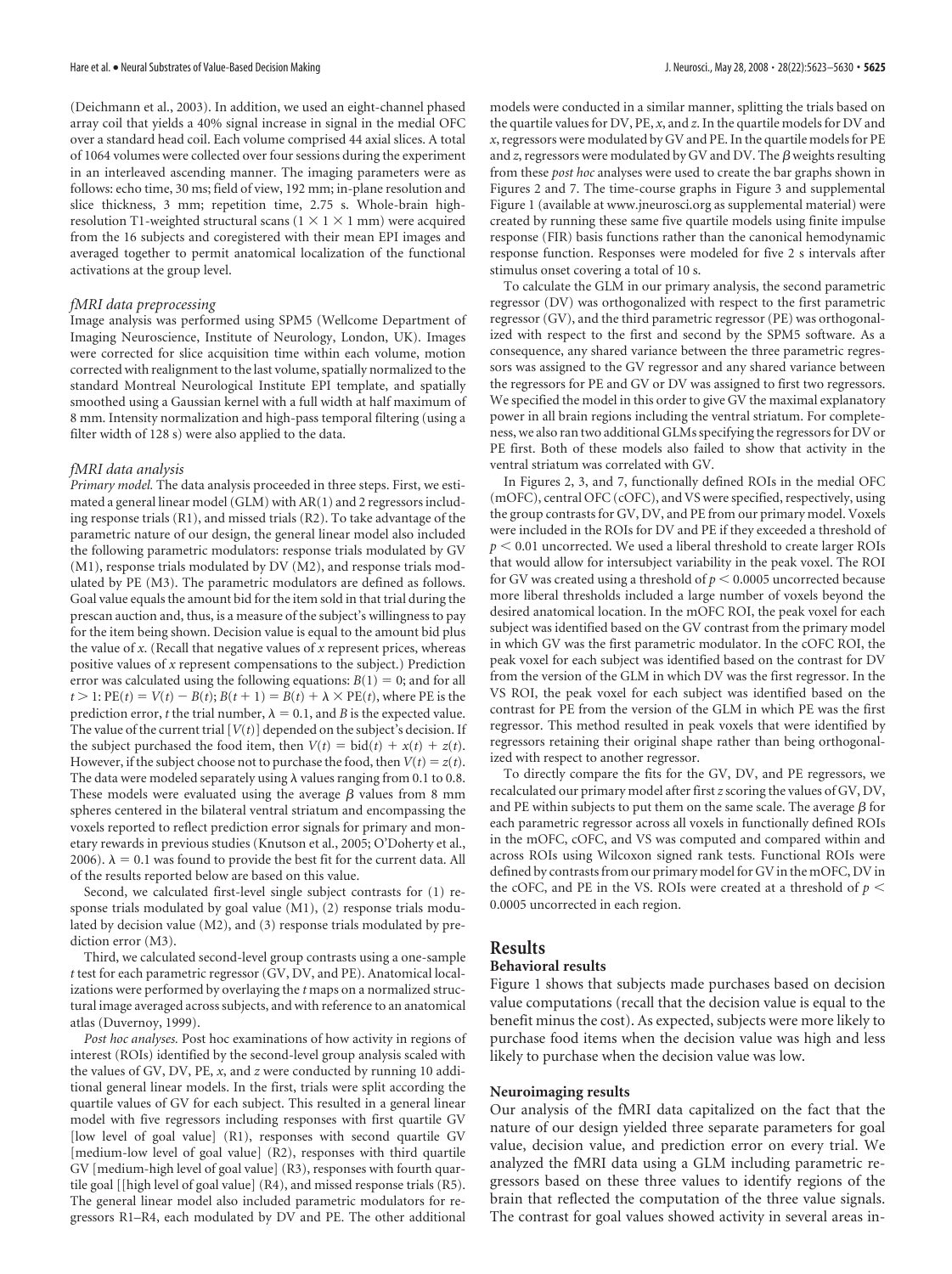cluding the mOFC, the medial prefrontal cortex, and the amygdala (for a complete list of regions and coordinates, see Tables 1–3). The contrast for decision values showed activity in the cOFC. However, activity in the ventral striatum did not correlate with either goal or decision value even at liberal thresholds ( *p* 0.01, uncorrected); in fact, only the contrast for prediction error showed activity in the ventral striatum. Figure 2 shows that activity in medial OFC, central OFC, and ventral striatum best reflected goal value, decision value, and prediction error, respectively.

The findings so far support the conclusion that the BOLD signal in the mOFC is correlated with goal values, but the signal in ventral striatum is not. Because the latter part of the conclusion is based on a failure to reject the null hypothesis, we performed additional analyses to look more closely at this conclusion. In particular, we conducted *post hoc* analyses on the regions of interest in medial OFC, central OFC, and the ventral striatum identified by the primary analysis. To directly compare the fit of the regressors for GV, DV, and PE in each region, we ran the GLM again after first *z* scoring the three value computations within subjects to put them on the same scale. Figure 3 shows the mean and 95% confidence interval of the  $\beta$  (fitted parameter) for the parametric regressors for GV, DV, and PE in medial OFC, central OFC, and ventral striatum. These graphs again show that in the medial OFC there is a significant effect only for GV, in the central OFC there is an effect only for DV, and in the ventral striatum there is an effect only for PE. Furthermore, in ventral striatum, the effect of PE is significantly greater than GV, despite the fact that GV was entered into the model as the first parametric regressor and PE entered as the last resulting in any shared variance between GV and PE being attributed to GV. Although the effects of PE and DV were not significantly different in ventral striatum in this model, when the order of regressors was changed to put PE first giving it the maximum explanatory power, paired *t* tests showed that the effect of PE was significantly greater than DV  $(t_{(15)} = 2.53;$  Bonferonni corrected,  $p < 0.05$ ) (Fig. 4). Finally, Figure 5 shows that the effect of GV was greater in medial OFC than central OFC and ventral striatum. The effect of PE was greater in the ventral striatum than the central OFC (Fig. 5). However, although there was no significant effect of PE in the medial OFC, the effect size did not differ between medial OFC and ventral striatum. Similarly, although central OFC alone showed a significant effect of DV, there was no difference in the effect sizes for DV between central OFC, medial OFC, and ventral striatum. Despite our efforts to decouple the GV, DV, and PE parameters, DV remained correlated to a certain degree with both GV  $(r = 0.531)$  and PE  $(r = 0.573)$ . Thus, it is difficult to determine whether the effects of DV in medial OFC and ventral striatum are attributable to activity in those regions reflecting DV computations or shared variance between DV and GV or DV and PE.

We attempted to address the issue of correlation between value computations by examining how activity in each of these regions scaled with the separate and uncorrelated values of bid, price, and random gain that are used to compute GV, DV, and PE. Figure 6 shows that these three areas were selectively sensitive to particular aspects of the trial. Activity in the medial OFC reflected only the bid or goal value of the food item. Activity in central OFC was sensitive to both the bid and the price, which shows that this area is sensitive both to the value of the outcomes generated by actions and to the cost of taking the actions. Finally, activity in ventral striatum reflected the amount of the price and exogenous gain, which was to be expected because the total value



**Figure 1.** Task design. *a*, Subjects were presented with a high-resolution image of a food item or a yellow square with a price shown above and an action independent gain/loss shown below. Positive values indicated a gain and negative values indicated a cost or loss. Subjects indicated with a button press whether or not they would pay the price above the image for the right to eat the food item shown and the end of the experiment. The gain/loss below the image occurred regardless of the subject's choice. *b*, Trials including only food items, only price, and only gain where included to helpseparate the values for GV, DV, and PE. Trial order, food items, price, and gain were randomized within subjects. c, Percentage of "yes" responses as a function of decision value. The *y*-axis represents the percentage of trials on which subjects responded "yes" to purchase the food item shown. The *x*-axis represents the decision value of the trial. Decision value was calculated as the amount the subject bid for the food item minus the cost for that food item in the current trial. Error bars represent SEM.

of the trial, and thus prediction errors, are a linear function of them. (Recall that positive prices are compensations to the subject, whereas negative prices are subtractions from the subject's endowment.) In contrast, activity in the ventral striatum did not reflect the amount bid for the food item. Time courses for bid, price, and gain in medial OFC, central OFC, and ventral striatum are shown in supplemental Figure 1 (available at www.jneurosci. org as supplemental material).

These results indicate that goal value, decision value, and prediction error computations are supported by dissociable neural systems. This is illustrated in Figure 7, which shows the distinct areas where these computations are reflected.

## **Discussion**

The design of the behavioral task is a critical component of the current study. In most experimental paradigms examining reward-based decision making, goal values, decision values, and prediction errors are highly correlated. This correlation makes it extremely difficult to isolate the neural basis of these computations and, thus, can lead to the misattribution of function. Although our task did not completely decouple the parameters for GV, DV, and PE, it did significantly reduce the correlations between values. This reduction was sufficient to show that activity in ventral striatum reflects prediction error and not goal value or decision value computations. The fact that some degree of correlation remains between the parameters for GV, DV, and PE does not detract from our findings because these correlations bias the data against our results.

Our data, together with the large number of studies that have reported prediction errors in the ventral striatum (McClure et al., 2003; O'Doherty et al., 2003; Abler et al., 2006; Li et al., 2006; Rodriguez et al., 2006; Tobler et al., 2006; Bray and O'Doherty, 2007; Murray et al., 2008; Rolls et al., 2008) and the studies of Plassman et al. (2007) and Rolls et al. (2008), which found goal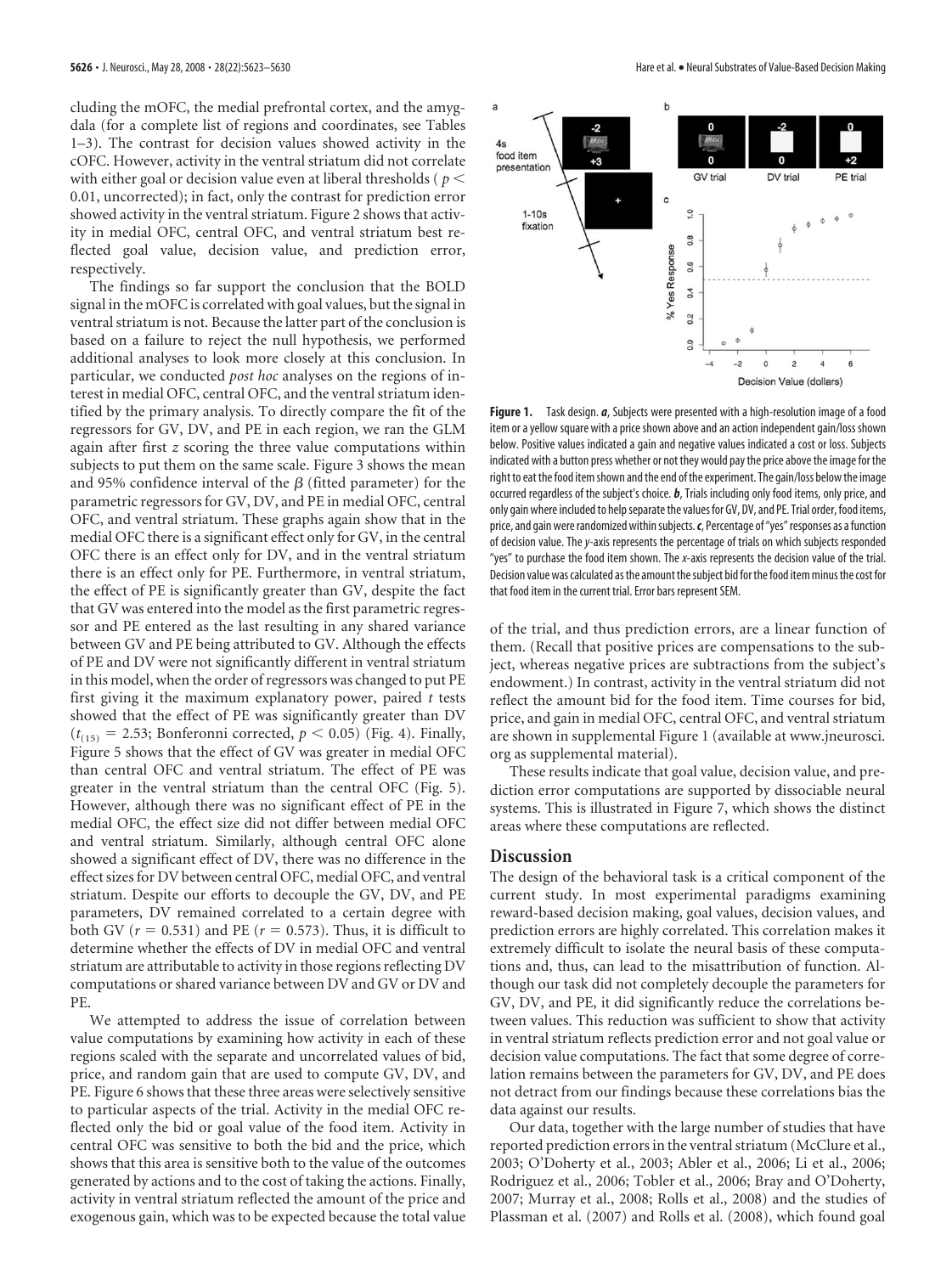# **Table 1. Areas showing activity in the contrast of the parametric regressor for GV**

| Region                               | Side | BA    | <b>MNI</b> coordinates |       |       | Peak Z |
|--------------------------------------|------|-------|------------------------|-------|-------|--------|
| Inferior occipital gyrus             |      | 18    | 33                     | $-81$ | — C   | 5.41   |
| Middle frontal gyrus, orbital sulcus |      | 11/47 | 30                     |       | $-12$ | 5.18   |
| Middle frontal gyrus, orbital sulcus |      | 11/47 | $-24$                  | 30    | $-18$ | 4.8    |
| Medial frontal gyrus, medial OFC     |      | 11/25 |                        |       | $-18$ | 4.25   |
| Anterior cingulated cortex           |      | 24/32 |                        | 39    |       | 4.16   |
| Inferior frontal gyrus               |      | 45    |                        | 24    |       | 3.93   |
| Inferior frontal gyrus               |      | 45    | 45                     |       |       | 3.92   |
| Medial orbital gyrus                 |      | 28/47 |                        |       | $-2i$ | 3.7    |
| Parahippocampal gyrus                |      |       |                        | $-30$ | —     | 3.69   |
| Medial frontal gyrus                 |      | 10    |                        |       |       | 3.61   |
| Amygdala                             |      |       | $-15$                  | — u   | $-15$ | 3.56   |

Height threshold,  $I=$  4.09, false discovery rate corrected  $p$   $<$  0.01; extent threshold,  $k=$  5 voxels. L, Left; R, right.

#### **Table 2. Areas showing activity in the contrast of the parametric regressor for DV**

| Region                                        | $\ddot{\phantom{1}}$<br>Side | BA | ИNІ<br>l coordinates |     |  | Peak    |  |
|-----------------------------------------------|------------------------------|----|----------------------|-----|--|---------|--|
| Middle frontal gyrus, posterior orbital gyrus |                              |    | —                    | JU. |  | 3.66    |  |
| Middle frontal gyrus, posterior orbital gyrus |                              |    | . .                  |     |  | $3.16*$ |  |

Height threshold, *T*  $=$  3.73;  $p$   $<$  0.05, small volume false discovery rate (FDR) corrected, for anatomical mask of the ventral prefrontal cortex; extent threshold,  $k$   $=$  10 voxels. L, Left; R, right.  $*_p$  < 0.06, FDR corrected.

# **Table 3. Areas showing activity in the contrast of the parametric regressor for PE**

| Reaion                                 | Side | BA | ' coordinate. |  |      | Peak∠ |
|----------------------------------------|------|----|---------------|--|------|-------|
| Ventral<br>I striatum, caudate/putamen |      |    |               |  | $-1$ | .     |

Height threshold,  $I = 3.73$ ;  $p < 0.05$ , small volume false discovery rate corrected, for 10 mm sphere centered on peak coordinates for PE in the ventral striatum in the study by Knutson et al. (2005); extent threshold,  $k$ R, right.



Figure 2. Regions associated with goal value, decision value, and prediction error. For time courses in  $a-c$ , high values are shown with circular markers connected by solid lines. Low values are marked by triangles connected by dotted lines. Markers represent the mean  $\beta$  value from a finite impulse response model at each time point. Error bars represent the SEM. Asterisks indicate points intimewherethere is asignificant difference between high and low based on paired*t*tests at*p*0.05.Activationmaps in*d*,*e*, and*f*areshown at athreshold of*p*0.005 uncorrected and an extent threshold of 10 voxels. Voxels in red are significant at  $p < 0.005$  uncorrected, whereas voxels in yellow remain significant at  $p < 0.0001$  uncorrected. *d*, Activity in the OFC and anterior cingulate cortex correlated with goal value. e, Activity in the central OFC correlated with decision value. *f*, Activity in the ventral striatum correlated with prediction error.  $g$  - o, Bar graphs represent the mean  $\beta$  value  $\pm$  SE at high (HH), medium high (MH), medium low (ML), and low (LL) levels of GV, DV, and PE. The*p* values displayed in the bar graphs were determined based on paired t tests between high and low trials. Bars in black show the value that best fits each region.

value signals in the OFC and medial prefrontal cortex but not in the striatum, suggest that activity in the ventral striatum reflects prediction error but not goal value computations. This is an important result for neuroeconomics and behavioral neuroscience because the interpretation of ventral striatal activity as reflecting goal values is fairly widespread (Aharon et al., 2001; Knutson et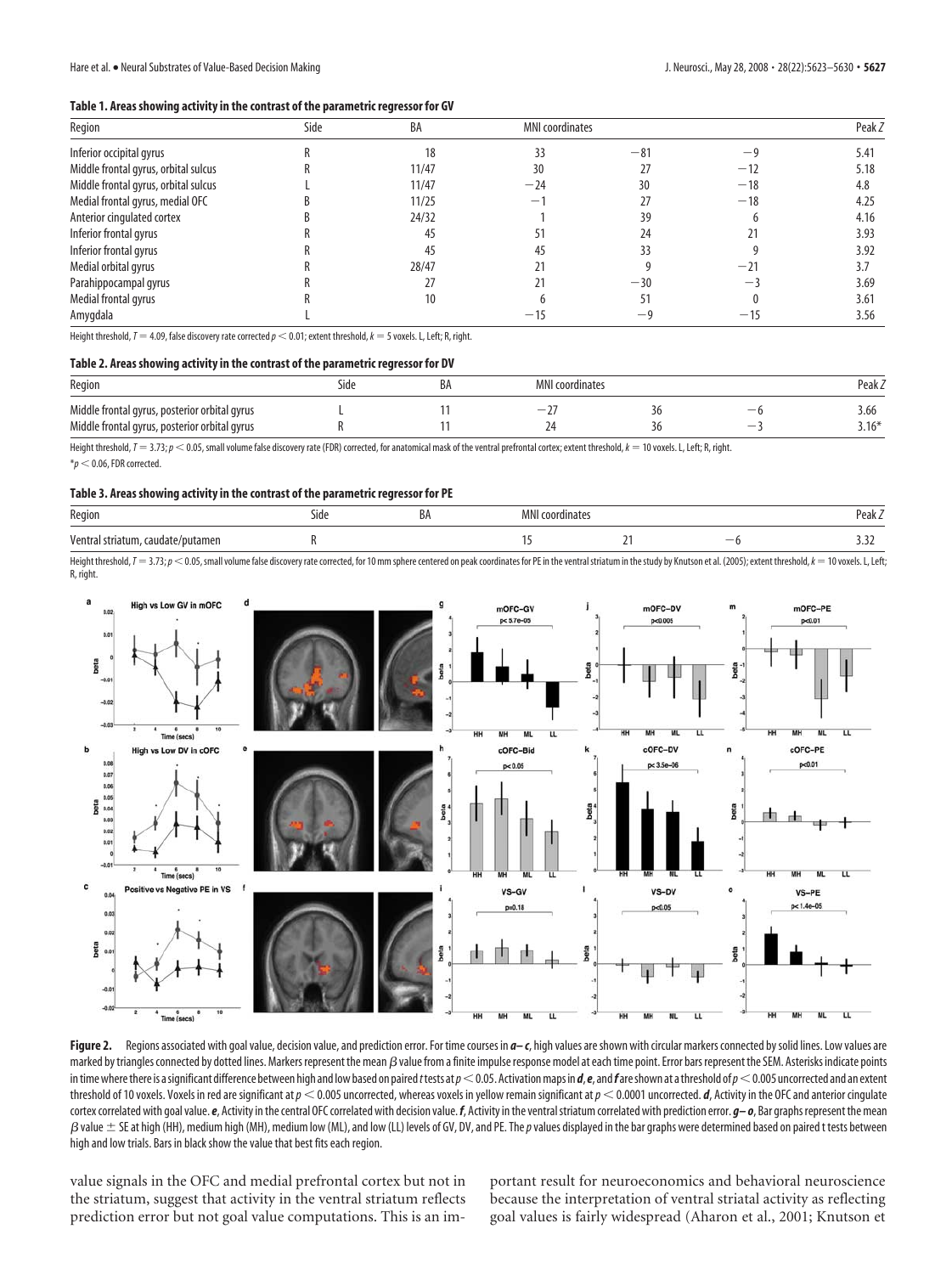

Figure 3. Fit of each value computation to activity in medial OFC, central OFC, and ventral striatum. The *y*-axis shows the mean  $\beta$  for GV, DV, and PE. The error bars represent the 95% confidence interval of the mean. The different value computations (GV, DV, PE) are shown on the *x*-axis. Dark gray bars highlight value computations for which the fit to activity is greater than zero. The effects of GV, DV, and PE were compared in each region using Wilcoxon signed rank tests and those results are represented by the p values on each graph.

al., 2001, 2007; Hariri et al., 2006; Yacubian et al., 2006, 2007; Kable and Glimcher, 2007; Schaefer and Rotte, 2007). Here, we use two recent examples to argue that this misinterpretation is attributable to a limitation of previous task designs that confounded goal values with prediction PE signals. Knutson et al. (2007) showed that ventral striatal activity was correlated with subject's preference ratings for various consumer products. Based on this correlation, they suggested that ventral striatal activity coded for the goal value of the object. A problem with their interpretation is that in their design the prediction error at the time of product presentation (equal to the goal value of the current product, minus the predicted value derived from previously shown products) is very highly correlated with the goal value of the product. Therefore, another interpretation of their results, consistent with the data in this study, is that the ventral striatum is encoding prediction errors. Similarly, Kable and Glimcher (2007) reported that activity in medial prefrontal cortex, posterior cingulate and ventral striatum encode subjective goal value in a temporal discounting paradigm. As in the study by Knutson et al. (2007), in Kable and Glimcher's (2007) experiment, prediction errors and goal values are very highly correlated and, thus, it is difficult to distinguish between areas that encode each computation. Our data suggest that their interpretation misattributes the prediction error signals in the ventral striatum as goal value computations for the same reasons discussed above.

We emphasize that the current data by no means diminish the importance of the ventral striatum in reward learning and decision making, but rather serve to clarify its role in these processes. The computation of goal value, decision value, and prediction error are all necessary for economic decision making. Regions involved in these computations must work in concert to determine the optimal course of action. Knowing the neural basis of these computations provides a basis for determining the underlying dysfunction when specific deficits are seen in decision making. With regard to regional specificity, it is important to note



**Figure 4.** Fit for GV, DV, and PE to activity in the ventral striatum. The  $\beta$  values in this figure come from a secondary fMRI analysis model where PE was entered as the first parametric regressor for response giving it the maximum explanatory power. The *y*-axis shows the mean  $\beta$ for GV, DV, and PE. The error bars represent the 95% confidence interval of the mean. The different value computations (GV, DV, PE) are shown on the *x*-axis. Dark gray bars highlight value computations for which the fit to activity is greater than zero. The effects of GV, DV, and PE were compared using paired t tests and those results are represented by the *p* values on the graph.



**Figure 5.** Comparison of the fits for GV, DV, and PE in mOFC, cOFC, and VS The*y*-axis shows the mean  $\beta$  for value specified in the graph title. The error bars represent the 95% confidence interval of the mean. The regions of interest (mOFC, cOFC, and VS) are shown on the *x*-axis. Dark gray bars highlight regions where the fit to activity is greater than zero. The effects fits were compared between regions using Wilcoxon signed rank tests and those results are represented by the p values on each graph.

that we are using fMRI to measure changes in the BOLD signal, and this BOLD signal primarily reflects the input to and local processing within a brain region rather than the efferent signals from that region (Logothetis, 2002). For example, input from midbrain dopamine neurons that have been shown to express prediction error signals (Schultz et al., 1997; Hollerman and Schultz, 1998; Bayer and Glimcher, 2005; Bayer et al., 2007) is likely to contribute to the BOLD signal in the ventral striatum. Thus, although our data show dissociations in the neural basis of goal value, decision value, and prediction error computations, these computations are still supported by interconnected neural systems rather than isolated brain regions.

An important application of these results, and of related studies in neuroeconomics, is to neuropathologies involving decision-making deficits such as addiction.Work in animal models and human neuroimaging studies have shown differential involvement of prefrontal and ventral striatal regions as drug use moves from acute initial experimentation to addiction and relapse (Kalivas and Volkow, 2005). Knowing the precise value computations performed in each region could aid in the devel-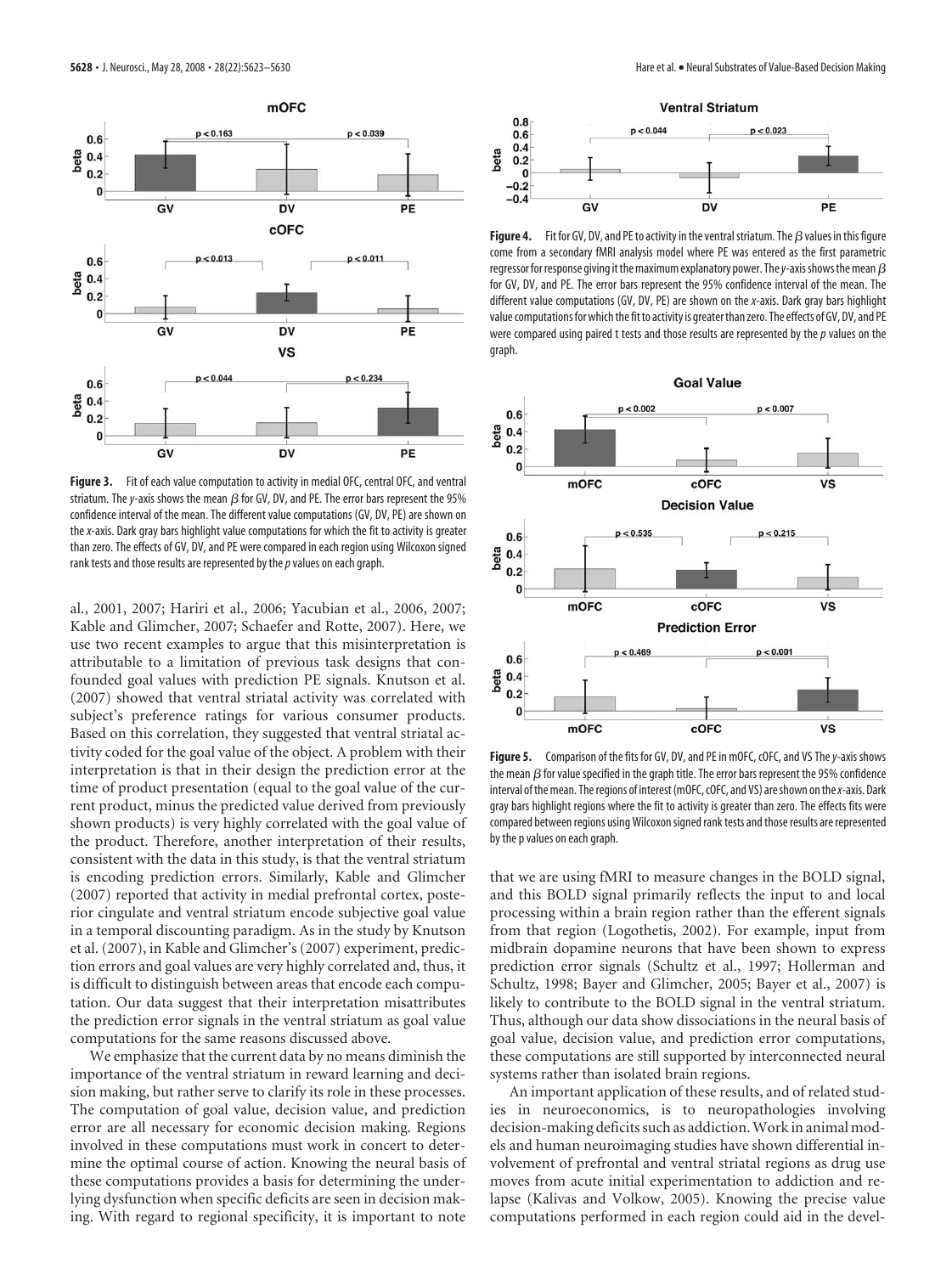

Figure 6. Selectivity of medial OFC, central OFC, and ventral striatum to bid, price, and random gain. Bar graphs represent the mean  $\beta$  value  $\pm$  SE on the*y*-axis and high (HH), medium high (MH), medium low (ML), and low (LL) levels of bid, price or random gain on the *x*-axis. Positive prices represented compensations to the subject whereas negative prices represented subtractions from the subject's endowment. *a– c*, Activity in medial OFC for the different levels of bid, price, and gain. *d–f*, Activity in central OFCforthe different levels of bid, price, and gain. *g–i*, Activity in ventralstriatumforthe different levels of bid, price, and gain. The *p* values displayed in the bar graphs were determined based on paired*t* tests between high and low trials. Bars in black show values with a significant effect.



**Figure 7.** Combined activation maps for GV, DV, and PE. Activation maps are shown at an uncorrected threshold of  $p < 0.001$ . Activity correlated with GVs in the mOFC is shown in red, activity correlated with DVs in the cOFC is shown in yellow, and activity correlated with PEs in the ventral striatum is shown in green.

opment of behavioral and pharmacotherapeutic interventions targeted at specific stages of addiction. A better understanding of how the brain computes different value signals in the context of decision making might also help to determine the mechanisms underlying altered reward processing in neuropathologies like depression, and schizophrenia (Tremblay et al., 2005; Forbes et al., 2006; Juckel et al., 2006; Murray et al., 2008). These possibilities are clearly important avenues for future research.

# **References**

- Abler B, Walter H, Erk S, Kammerer H, Spitzer M (2006) Prediction error as a linear function of reward probability is coded in human nucleus accumbens. NeuroImage 31:790 –795.
- Aharon I, Etcoff N, Ariely D, Chabris CF, O'Connor E, Breiter HC (2001) Beautiful faces have variable reward value: fMRI and behavioral evidence. Neuron 32:537–551.
- Bayer HM, Glimcher PW (2005) Midbrain dopamine neurons encode a quantitative reward prediction error signal. Neuron 47:129 –141.
- Bayer HM, Lau B, Glimcher PW (2007) Statistics of midbrain dopamine neuron spike trains in the awake primate. J Neurophysiol 98: 1428 –1439.
- Becker G, DeGroot M, Marshak J (1964) Measuring utility by a single response sequential method. Behav Sci 9:226 –232.
- Bray S, O'Doherty J (2007) Neural coding of reward-prediction error signals during classical conditioning with attractive faces. J Neurophysiol 97:3036 –3045.
- Deichmann R, Gottfried JA, Hutton C, Turner R (2003) Optimized EPI for fMRI studies of the orbitofrontal cortex. NeuroImage 19:430 –441.
- Dom G, Sabbe B, Hulstijn W, van den Brink W (2005) Substance use disorders and the orbitofrontal cortex: systematic review of behavioural decision-making and neuroimaging studies. Br J Psychiatry 187:209 –220.
- Duvernoy HM (1999) The human brain surface, blood supply, and three-dimensional sectional anatomy, Ed 2. New York: Springer.
- Forbes EE, Christopher May J, Siegle GJ, Ladouceur CD, Ryan ND, Carter CS, Birmaher B, Axelson DA, Dahl RE (2006) Reward-related decision-making in pediatric major depressive disorder: an fMRI study. J Child Psychol Psychiatry 47:1031–1040.
- Hariri AR, Brown SM, Williamson DE, Flory JD, de Wit H, Manuck SB (2006) Preference for immediate over delayed rewards is associated with magnitude of ventral striatal activity. J Neurosci 26:13213–13217.

Hollerman JR, SchultzW (1998) Dopamine neurons report an error in the temporal prediction of reward during learning. Nat Neurosci 1:304 –309.

- Juckel G, Schlagenhauf F, Koslowski M, Wustenberg T, Villringer A, Knutson B, Wrase J, Heinz A (2006) Dysfunction of ventral striatal reward prediction in schizophrenia. NeuroImage 29:409 –416.
- Kable JW, Glimcher PW (2007) The neural correlates of subjective value during intertemporal choice. Nat Neurosci 10:1625–1633.
- Kalivas PW, Volkow ND (2005) The neural basis of addiction: a pathology of motivation and choice. Am J Psychiatry 162:1403–1413.
- Knutson B, Adams CM, Fong GW, Hommer D (2001) Anticipation of increasing monetary reward selectively recruits nucleus accumbens. J Neurosci 21:RC159.
- Knutson B, Taylor J, Kaufman M, Peterson R, Glover G (2005) Distributed neural representation of expected value. J Neurosci 25:4806 –4812.
- Knutson B, Rick S, Wimmer GE, Prelec D, Loewenstein G (2007) Neural predictors of purchases. Neuron 53:147–156.
- Li J, McClure SM, King-Casas B, Montague PR (2006) Policy adjustment in a dynamic economic game. PLoS ONE 1:e103.
- Logothetis NK (2002) The neural basis of the blood-oxygen-leveldependent functional magnetic resonance imaging signal. Philos Trans R Soc Lond B Biol Sci 357:1003–1037.
- McClure SM, Berns GS, Montague PR (2003) Temporal prediction errors in a passive learning task activate human striatum. Neuron 38:339 –346.
- Murray GK, Corlett PR, Clark L, Pessiglione M, Blackwell AD, Honey G, Jones PB, Bullmore ET, Robbins TW, Fletcher PC (2008) Substantia nigra/ventral tegmental reward prediction error disruption in psychosis. Mol Psychiatry 13:267–276.
- O'Doherty JP, Dayan P, Friston K, Critchley H, Dolan RJ (2003) Temporal difference models and reward-related learning in the human brain. Neuron 38:329 –337.
- O'Doherty JP, Buchanan TW, Seymour B, Dolan RJ (2006) Predictive neural coding of reward preference involves dissociable responses in human ventral midbrain and ventral striatum. Neuron 49:157–166.
- Paulus MP (2007) Decision-making dysfunctions in psychiatry—altered